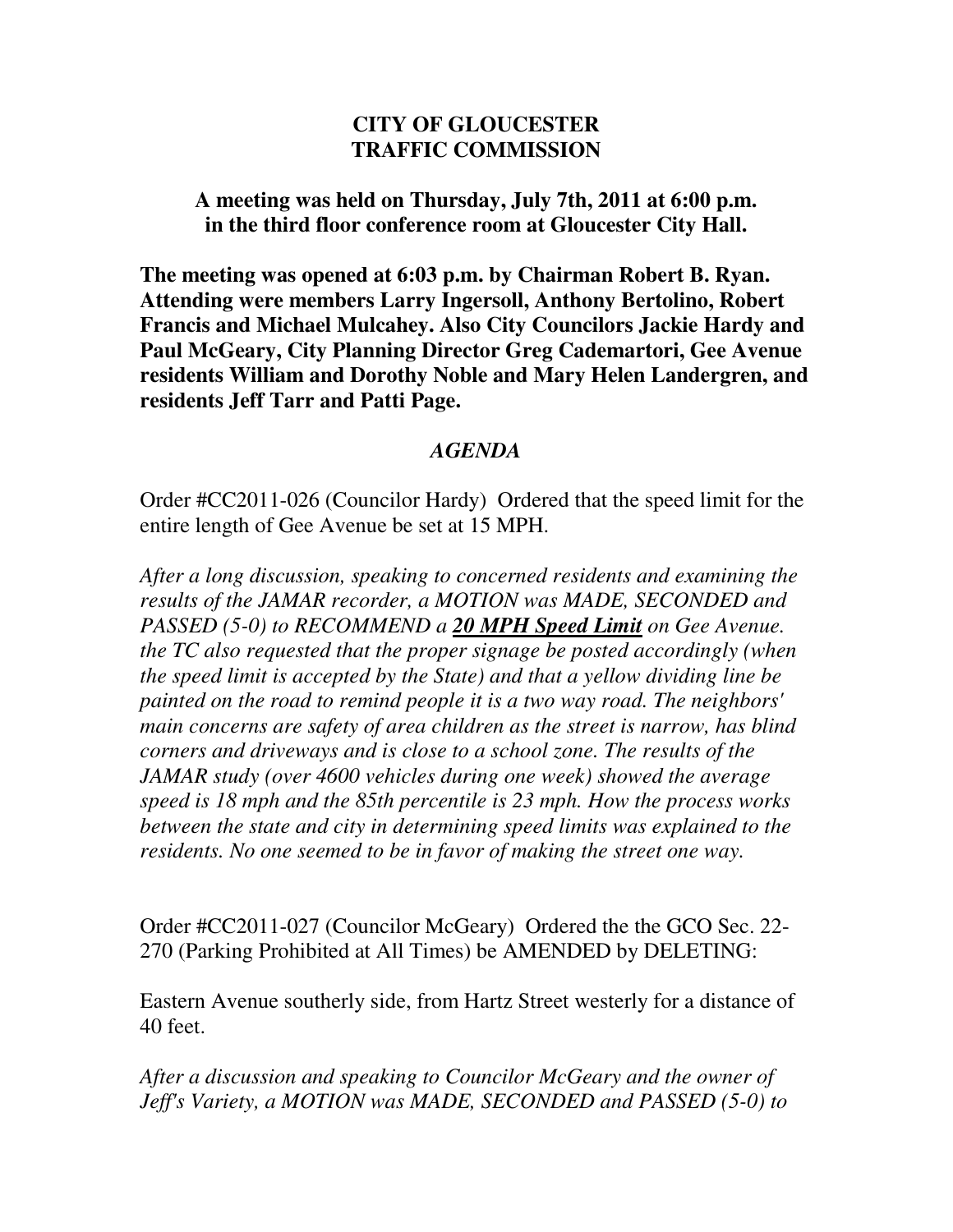*RECOMMEND the change in the ordinance, deleting the previous 40 foot restriction. This would allow for a 20 foot restriction of 'No Parking Here To Corner' and a sign should be installed stating same. Also, the TC recommended that diagonal lines be painted in the road to show the no parking area to help with enforcement.* 

A recommendation from Sarah Garcia (Comm. Dev. Dir) that would result in parking space changes in the area of the proposed Harbor Walk along the waterfront. (Maps will be available for viewing)

*After a long discussion, a review of the maps provided by Greg Cademartori of the Planning Division and speaking to a concerned resident, a MOTION was MADE, SECONDED AND PASSED to NOT RECOMMEND the proposed parking changes in their current form. (Vote was 4-0 with member Robert Ryan abstaining)* 

*The TC felt that the loss of the eight parking spaces (which includes two handicapped spaces in St. Peter's Park which would have to be relocated) was a big concern with the proposed design. At this time, there are approximately 1000 restaurant seats in the area and no adequate parking present to fill their need. A design suggestion was discussed that would keep the parking as it is in St.Peter's park. The TC also felt that there is a lack of knowledge associated with the plan and that other groups, committees and commissions should also be aware of what is proposed and weigh in on their opinions. The TC feels that a group meeting with everyone concerned along with the designers of the plan should be held in order for all to voice their opinions on the design. Member Anthony Bertolino felt that the entire project is counter-productive to the goals of the TC (looking for increased parking) and also felt that it would interfere with the current working waterfront. Member Robert Francis suggested that the whole design should be looked at to meet the needs of everyone in the proposed area (tourists, fishermen etc.). Member Larry Ingersoll suggested that if the present plan was approved, that the current truck parking on Harbor Loop be relocated and the area metered for use by the public and tourists as this area now is more of a tourist area with the Heritage Center and Fitz Lane Park. The parking of large trucks takes away from the goal of getting more tourists to visit the area.*